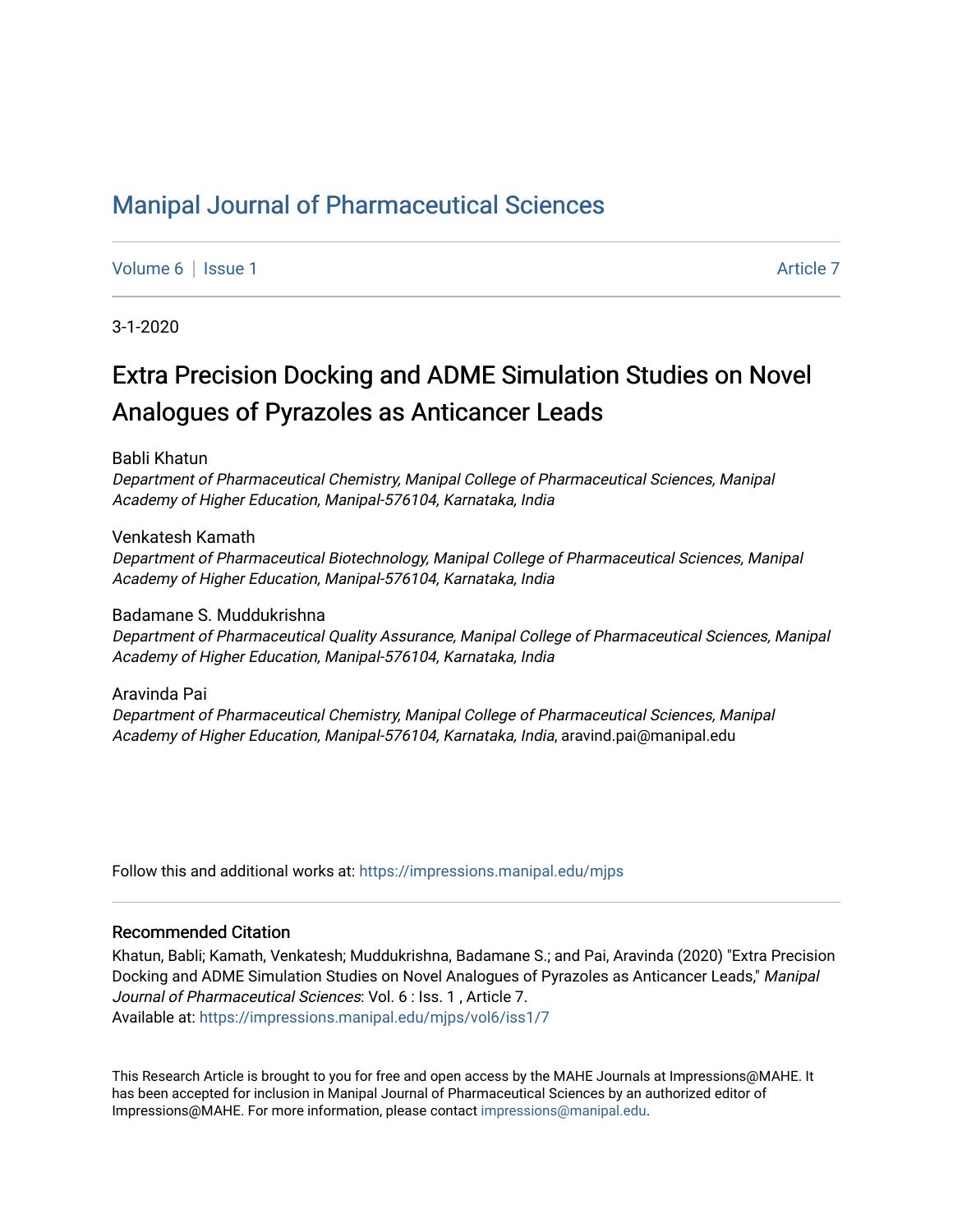# Khatun B *et al*: Extra Precision Docking and ADME Simulation Studies on Novel Analogues of Pyrazoles... Research Article

# **Extra Precision Docking and ADME Simulation Studies on Novel Analogues of Pyrazoles as Anticancer Leads**

Babli Khatun, Venkatesh Kamath, Badamane S Muddukrishna, Aravinda Pai\*

Email: aravind.pai@manipal.edu

# **Abstract**

In the present study, a novel series of 15 pyrazole derivatives bearing oxime and chalcone hybrids were designed. Molecular docking studies were carried out on the designed analogues. The molecular docking studies revealed that the compound CF-4 and CF-8 possessed comparable docking scores with that of the crystal ligand.

**Key words:** ADME, Anticancer, GLIDE, Lung cancer, Oxime, Pyrazole, QIKPROP

## **Introduction**

Cancer, also known as malignant neoplasm, is a group of diseases characterized by unregulated cell growth. In cancer, cells split and proliferate exponentially resulting in the formation of malignant tumours. It could escalate to more distant parts of the body through the lymphatic system or bloodstream. Further, it originates from a single abnormal cell having an altered DNA sequence caused by mutation and uncontrolled proliferation of these cells occur which leads to clinically significant stages. There are more than 200 different known cancers clinically reported till date [1].

In the past few decades, several hallmarks of cancer have been identified. According to a previous review, the hallmarks of cancer" consist of six biological capabilities which encompass sustaining

#### Babli Khatun<sup>1</sup>, Venkatesh Kamath<sup>2</sup>, **Badamane S Muddukrishna3 , Aravinda Pai1**

- *1 Department of Pharmaceutical Chemistry, Manipal College of Pharmaceutical Sciences, Manipal Academy of Higher Education, Manipal-576104, Karnataka, India*
- *2 Department of Pharmaceutical Biotechnology, Manipal College of Pharmaceutical Sciences, Manipal Academy of Higher Education, Manipal-576104, Karnataka, India*
- *3 Department of Pharmaceutical Quality Assurance, Manipal College of Pharmaceutical Sciences, Manipal Academy of Higher Education, Manipal-576104, Karnataka, India*

Date of Submission: 17-Jan-2020, Date of Revision: 03-Feb-2020 Date of Acceptance: 04-Feb-2020

proliferation, evading apoptosis, resistance to natural cell death mechanisms, attaining replicative immortality, promotion of angiogenesis and capacity of invasion and metastasis [2].

There is a concern regarding the major public health in the world owing to the emergence of cancer due to ecological imbalance set. In the past few decades, much of the attention has drawn towards heterocyclic agents for their cytotoxic activity. Out of many number of heterocyclic systems, the pyrazole and its derivatives have attracted many researchers owing to its extensive range of biological activities. Thousands of researchers utilize molecular modelling as a tool for designing novel heterocyclic analogues like pyrazoles targeting many cancer targets including protein kinase, tyrosine kinase, and vascular endothelial growth factor (VEGF), BRAF gene, cyclin dependent kinase (CDK) and tumour growth factor (TGF)  $^{[3]}$ .

They are the important members of heterocyclic family with two neighbouring nitrogens, among which one is basic and the other is neutral in a fivemembered ring system. These are aromatic molecules for their requisite planar conjugated ring structures having six delocalized  $\pi$ -electrons. Pyrazoles possess antimicrobial, analgesic, anticancer, anti-tubercular, anti-inflammatory, antidepressant, anticonvulsant, antihyperglycemic, antipyretic, anthelmintic, antioxidant and herbicidal properties [4]. They are

**How to cite this article:** Khatun B, Kamath V, Muddukrishna BS, Pai A. Extra Precision Docking and ADME Simulation Studies on Novel Analogues of Pyrazoles as Anticancer Leads. *MJPS* 2020; 6(1): 41-46.

*<sup>\*</sup>* Corresponding Author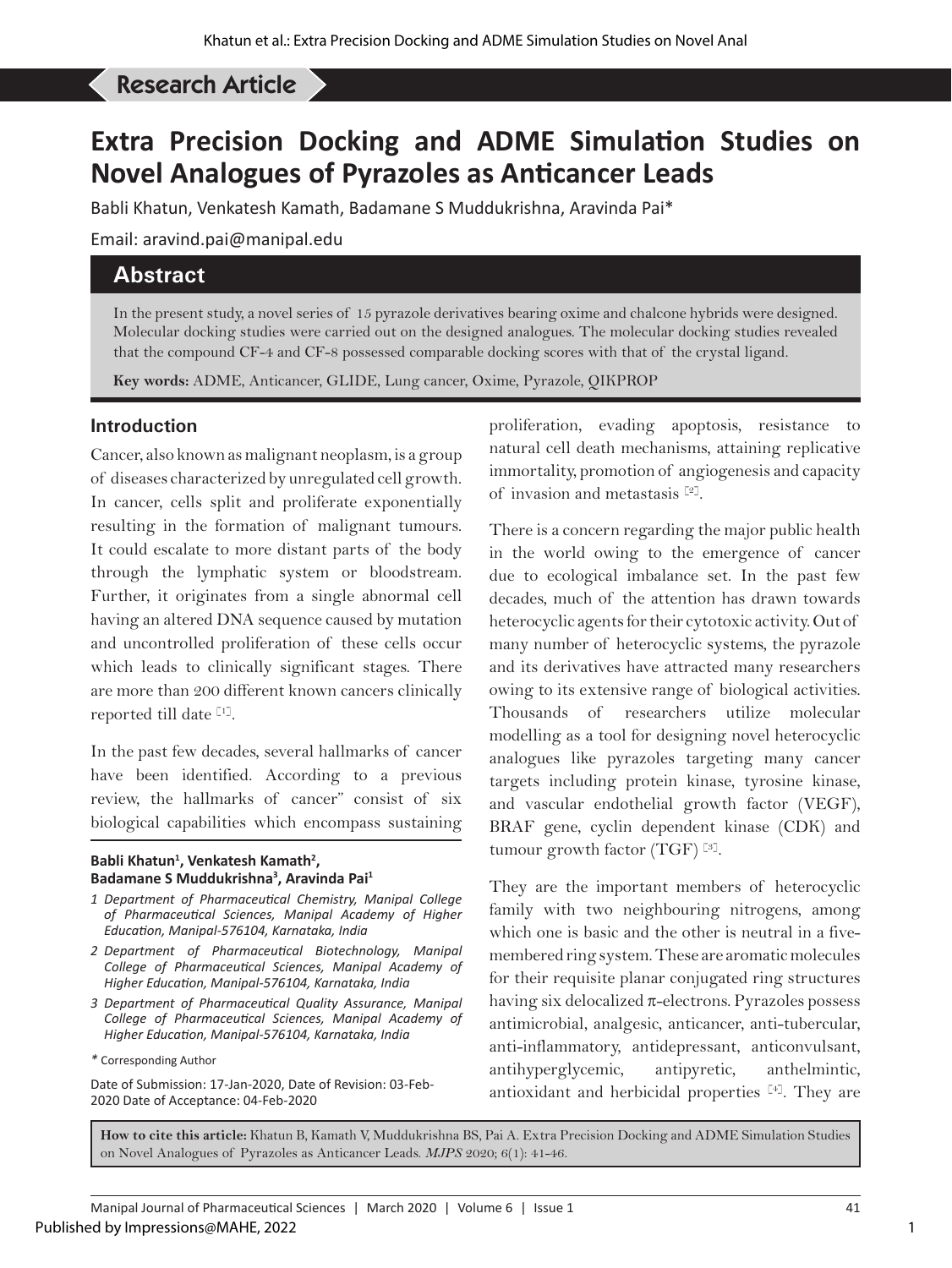multifunctional lead compounds that has evolved into therapeutically active agents. Various synthetic pathways are conceded for the evolution of pyrazole restraining reactions to impart novel and potent molecule having extensive opportunity in the area of medicinal chemistry  $[5]$ . The pyrazole moiety is present as the core in a variety of leading anticancer drugs such as Ruxolitinib (blood cancer), axitinib (renal cancer), crizotinib (lung cancer) etc. With this background, it was thought to design and to perform computational studies on pyrazole analogues

### **Experimental Procedures**

### **a. Computational studies**

Schrodinger molecular modelling software was used on a Maestro interface to run all the simulation.

### **b. Molecular Docking studies**

Molecular docking was performed using MAESTRO 11.8 software (a graphical user interface of Schrodinger). Various pyrazole derivatives were drawn using chemdraw software and their binding affinity was calculated.

Molecular docking process involves major four critical steps that include, ligand preparation, protein preparation, GRID generation and molecular docking

Ligand preparation was done using the application "lig prep" available in the Schrodinger module. This module performs energy minimization, identifies minimum energy conformer and generates ionization states at a given pH.

The protein preparation wizard is used in the preparation of protein. The Protein Data Bank (PDB) protein structures are not suitable to be used for the docking process due to missing hydrogens and some important amino acid residues. The protein preparation wizard adds hydrogens, missing residues, caps terminals and deletes additional water molecules at the ligand binding site.

In the GRID generation step, a cube of 10x10x10 dimension is created and the interaction of the molecule at each GRID point is calculated and computed.

In the ligand docking process, the energy minimized ligands were docked into the active site of the receptor and their docking scores were computed based on their interactions at the active site.

The docking process was validated by calculating RMSD values by overlapping actual pose with the generated pose and it should have values below 2 angstrom units [7].

| Ligand   | GScore | Dock score | Lipophillic<br>EvdW | Phob En | <b>HBond</b> | Electro | Sitemap | LowMW  | Penalties | RotPenal |
|----------|--------|------------|---------------------|---------|--------------|---------|---------|--------|-----------|----------|
| $CF-1$   | $-6.2$ | $-6.2$     | $-3.4$              | $-2.7$  | 0.0          | $-0.1$  | $-0.3$  | 0.0    | 1.0       | $0.2\,$  |
| $CF-2$   | $-7.8$ | $-7.8$     | $-4.0$              | $-1.9$  | $-0.9$       | $-0.5$  | $-0.5$  | $-0.3$ | 0.0       | $0.3\,$  |
| $CF-3$   | $-6.4$ | $-6.4$     | $-4.1$              | $-2.7$  | 0.0          | $-0.3$  | $-0.4$  | 0.0    | 1.0       | 0.1      |
| $CF-4$   | $-8.8$ | $-8.8$     | $-4.3$              | $-2.5$  | $-1.0$       | $-0.6$  | $-0.5$  | $-0.2$ | 0.0       | $0.2\,$  |
| $CF-5$   | $-7.2$ | $-7.2$     | $-4.5$              | $-1.8$  | $-0.1$       | $-0.3$  | $-0.4$  | $-0.4$ | 0.0       | 0.3      |
| $CF-6$   | $-6.2$ | $-6.2$     | $-3.3$              | $-2.7$  | 0.0          | $-0.1$  | $-0.3$  | $-0.0$ | 0.0       | $0.2\,$  |
| $CF-6-2$ | $-5.9$ | $-3.6$     | $-3.0$              | $-2.7$  | 0.0          | $-0.1$  | $-0.3$  | $-0.1$ | 0.0       | $0.2\,$  |
| $CF-8$   | $-8.2$ | $-8.2$     | $-4.2$              | $-1.8$  | $-1.4$       | $-0.2$  | $-0.5$  | $-0.4$ | 0.0       | 0.3      |
| $CF-8-2$ | $-7.4$ | $-5.1$     | $-4.6$              | $-1.8$  | $-0.6$       | 0.1     | $-0.4$  | $-0.4$ | 0.0       | $0.3\,$  |
| $CF-9$   | $-4.1$ | $-4.1$     | $-3.5$              | $-0.8$  | $-0.4$       | $-0.3$  | $-0.4$  | 0.0    | 1.0       | 0.2      |
| $CF-10$  | $-7.0$ | $-7.0$     | $-3.1$              | $-2.5$  | $-0.7$       | $-0.4$  | $-0.3$  | $-0.3$ | 0.0       | 0.3      |

**Table1: Docking scores of the designed analogues of pyrazole**

https://impressions.manipal.edu/mjps/vol6/iss1/7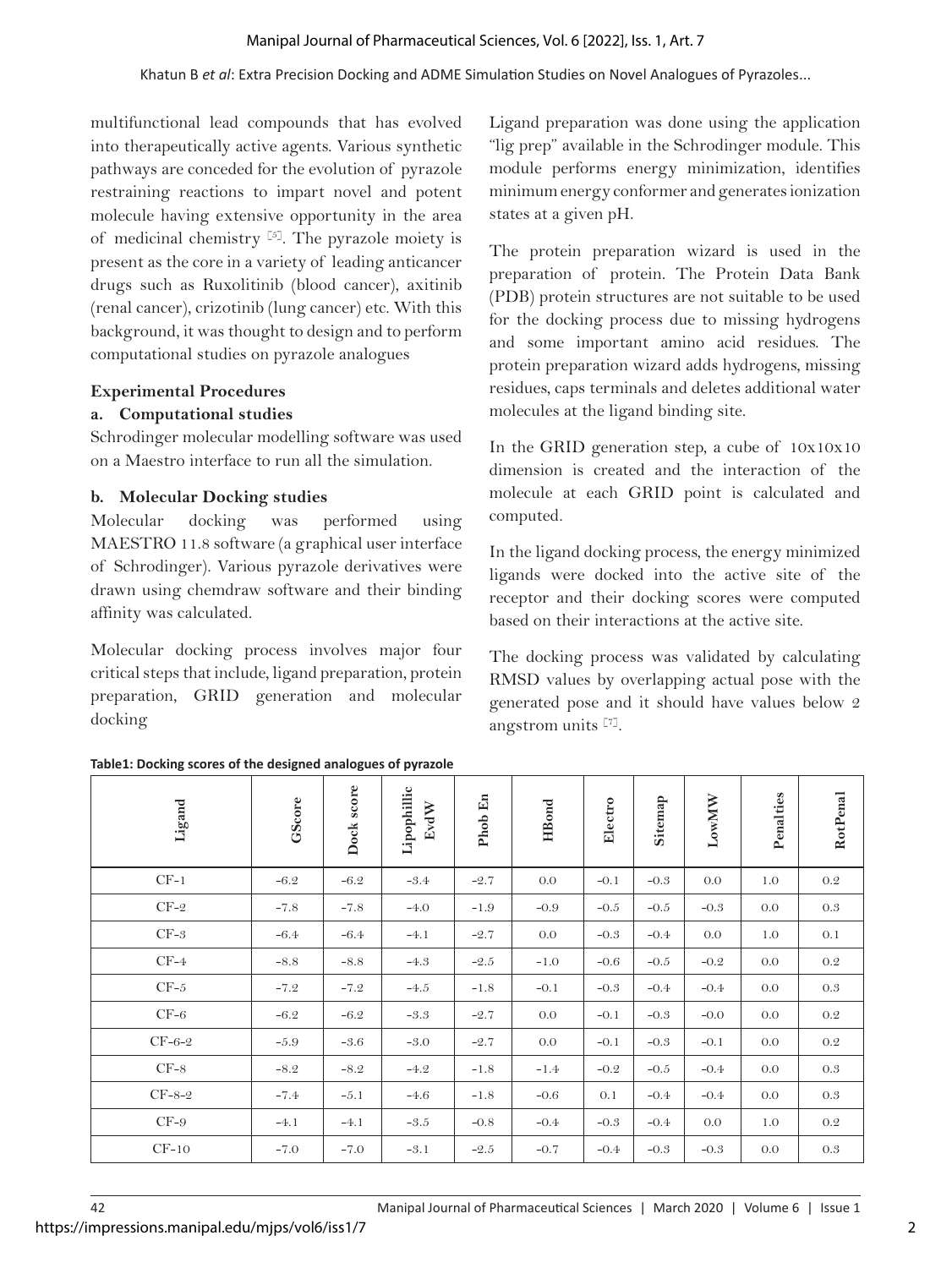#### Khatun et al.: Extra Precision Docking and ADME Simulation Studies on Novel Anal

Khatun B *et al*: Extra Precision Docking and ADME Simulation Studies on Novel Analogues of Pyrazoles...

| Ligand                     | GScore   | score<br>Dock | Lipophillic<br>EvdW | En<br>Phob | <b>HBond</b> | Electro | Sitemap | LowMW  | Penalties | RotPenal |
|----------------------------|----------|---------------|---------------------|------------|--------------|---------|---------|--------|-----------|----------|
| $CF-12$                    | $-6.0$   | $-6.0$        | $-3.6$              | $-1.3$     | $-0.7$       | $-0.3$  | $-0.3$  | 0.0    | 0.0       | 0.2      |
| $CF-13$                    | $-7.2$   | $-7.2$        | $-4.1$              | $-2.7$     | 0.0          | $-0.2$  | $-0.3$  | 0.0    | 0.0       | 0.1      |
| $CF-14$                    | $-6.6$   | $-6.6$        | $-4.4$              | $-2.7$     | 0.0          | $-0.3$  | $-0.4$  | 0.0    | 1.0       | 0.2      |
| $CF-15$                    | $-4.5$   | $-4.5$        | $-3.2$              | $-1.9$     | 0.0          | $-0.3$  | $-0.3$  | 0.0    | 1.0       | 0.2      |
| 4C9W- minimi zed<br>ligand | $-9.345$ | $-9.345$      | $-3.9$              | $-0.2$     | $-1.8$       | $-1.9$  | $-0.3$  | $-0.2$ | 0.0       | 0.2      |

#### **Results and Discussions**

#### *Molecular Docking*

The synthesized test molecules that belongsto pyrazole series were docked with target protein (PDB code 4C9W) and their docking score and glide score were estimated.



Figure 1: 2D interactions of the compound CF-4 at the active site of 4C9W

Among the series of 15 pyrazole analogs designed, the analogues namely **CF-4**, and **CF-8** were found to have good docking score in comparison to the co-crystallized ligand structure (dock score: -9.345) at the active site. The docking score of **CF-4** is **-8.8,** which consists of -4.3 **Lipophilic EvdW** 

which pertains to the hydrophobic interactions of receptor with ligand atoms, -2.5 **PhobEn** scored for hydrophobic atoms on the protein that enclose hydrophobic groups on the ligand,-1.0 HBond, -0.5 **Sitemap** and 0.2 **Rotational penalties**. The docking score of **CF-8** is **-8.2** which consists of -4.2 **Lipophilic EvdW** [8] which pertains to the hydrophobic interactions of receptor with ligand atoms, -1.8 **PhobEn** scored for hydrophobic atoms on the protein that enclose hydrophobic groups on the ligand,-1.4 **HBond**, -0.5**Sitemap** and 0.3 rotational penalties as shown in Table 1.



Figure 2: 3D interactions of the compound CF-4 at the active site of 4C9W

These interactions are depicted in Fig 1, Fig 2, Fig 3 and Fig 4. Table 2 shows the important interaction of the compounds at the active site. Out of the 15 compounds designed, the compounds namely CF-4 and CF-8 exhibited comparable docking scores with that of the crystal ligand. The initial design strategy to incorporate oxime functional group was found to be successful. Both CF-4 and CF-8 contains oxime functional groups and have the potential to be developed as lead compounds.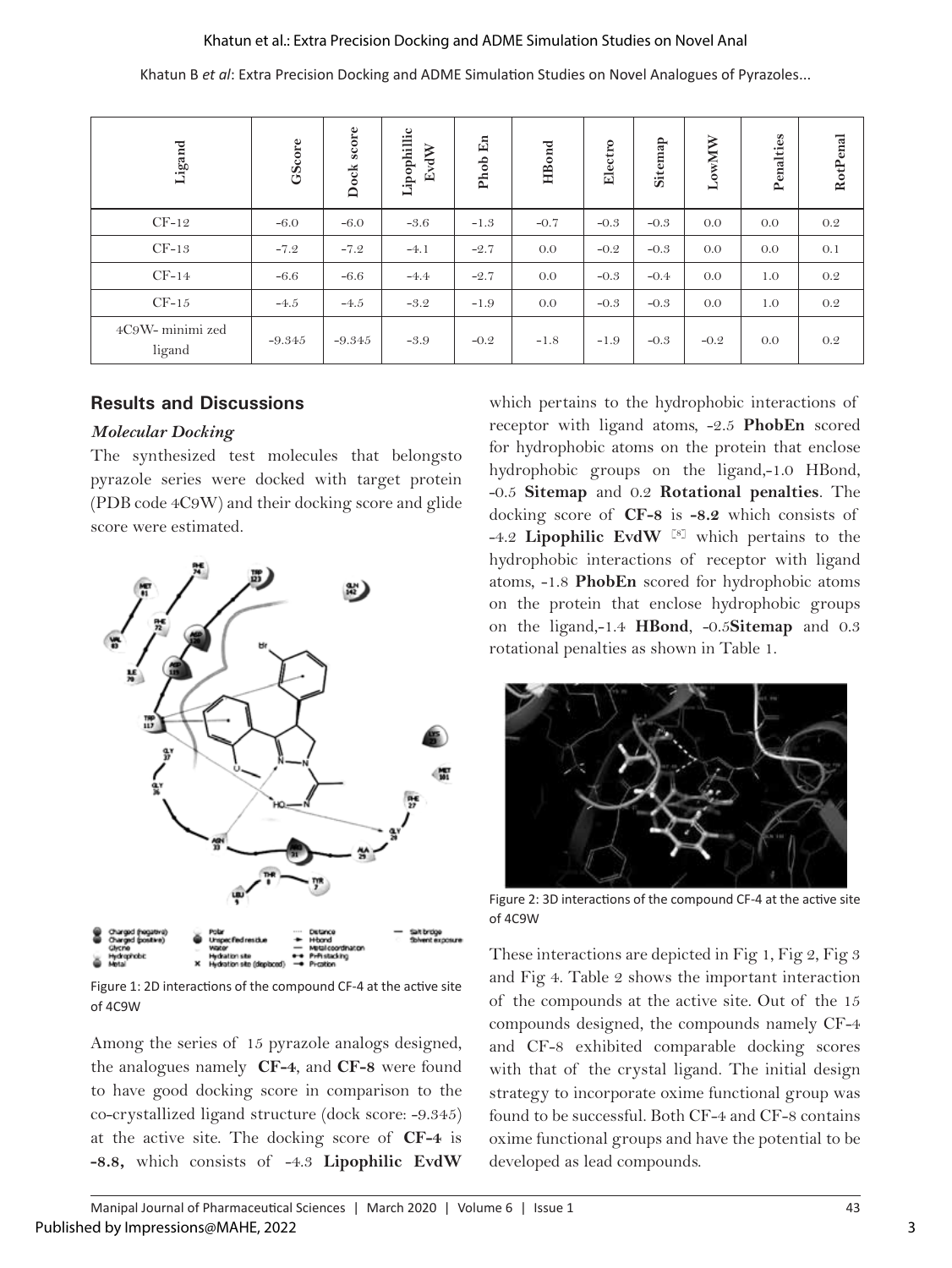#### Manipal Journal of Pharmaceutical Sciences, Vol. 6 [2022], Iss. 1, Art. 7

Khatun B *et al*: Extra Precision Docking and ADME Simulation Studies on Novel Analogues of Pyrazoles...



Figure 3: 2D interactions of the compound CF-8 at the active site of 4C9W

### **Absorption, Distribution, Metabolism, Elimination, Toxicity (ADMET)**

Qikprop  $[9]$  tool was used to assess the druggable and safety profile of the synthesized pyrazole analogs. During this, various descriptors were calculated to assess the ADME prediction of the compounds, tabulated in Table 4. The values of all the descriptors for the synthesized compounds lied with in the acceptable range suggested that the compounds have good safety profile.

![](_page_4_Picture_6.jpeg)

Figure 4: 3D interactions of the compound CF-8 at the active site of 4C9W

| Compounds |           | Interactions                                                                                                                                                                                           |                                                                                                                    |                                                                                                                                                                                               |  |  |  |
|-----------|-----------|--------------------------------------------------------------------------------------------------------------------------------------------------------------------------------------------------------|--------------------------------------------------------------------------------------------------------------------|-----------------------------------------------------------------------------------------------------------------------------------------------------------------------------------------------|--|--|--|
| Name      | Structure | H-Bond                                                                                                                                                                                                 | $\Pi$ - $\Pi$                                                                                                      | Hydrophobic                                                                                                                                                                                   |  |  |  |
| $CF-4$    | Br        | a. Between ASN33 amino<br>acid residue of 4C9W and N<br>group of pyrazole moiety of<br>$CF-4$<br>b. Between GLY28 and<br>TRP117 amino acid residue<br>of 4C9W and -OH group<br>hydroxamic acid of CF-4 | <b>Between</b><br><b>TRP117</b><br>and<br>phenyl<br>rings of<br>$CF-4$<br>adjacent<br>to the<br>pyrazole<br>moiety | These are<br>responsible for the<br>following amino<br>acid residues which<br>includeVAL83, ME<br>T81, ILE70, PHE72,<br>PHE74, TRP117, T<br>RP123,<br>LEU9, TYR7, ALA<br>29,<br>PHE27, MET101 |  |  |  |
| $CF-8$    |           | <b>Between</b><br>GLY36 and OH<br>group of phenol<br>ring adjacent to<br>the pyrazole<br>moiety                                                                                                        | Between<br><b>TRP117</b><br>and<br>phenyl<br>rings of<br>$CF-4$<br>adjacent<br>to the<br>pyrazole<br>moiety        | These<br>Are responsible for<br>the following<br>amino acid<br>residues which<br>include VAL85<br>MET81<br>PHE72, PHE74, TY<br>R7, TRP32, LEU9, P<br>HE139, MET101                            |  |  |  |

| Table 2: Various interactions of the compounds CF-4 and CF-8 at the active site |  |
|---------------------------------------------------------------------------------|--|
|---------------------------------------------------------------------------------|--|

https://impressions.manipal.edu/mjps/vol6/iss1/7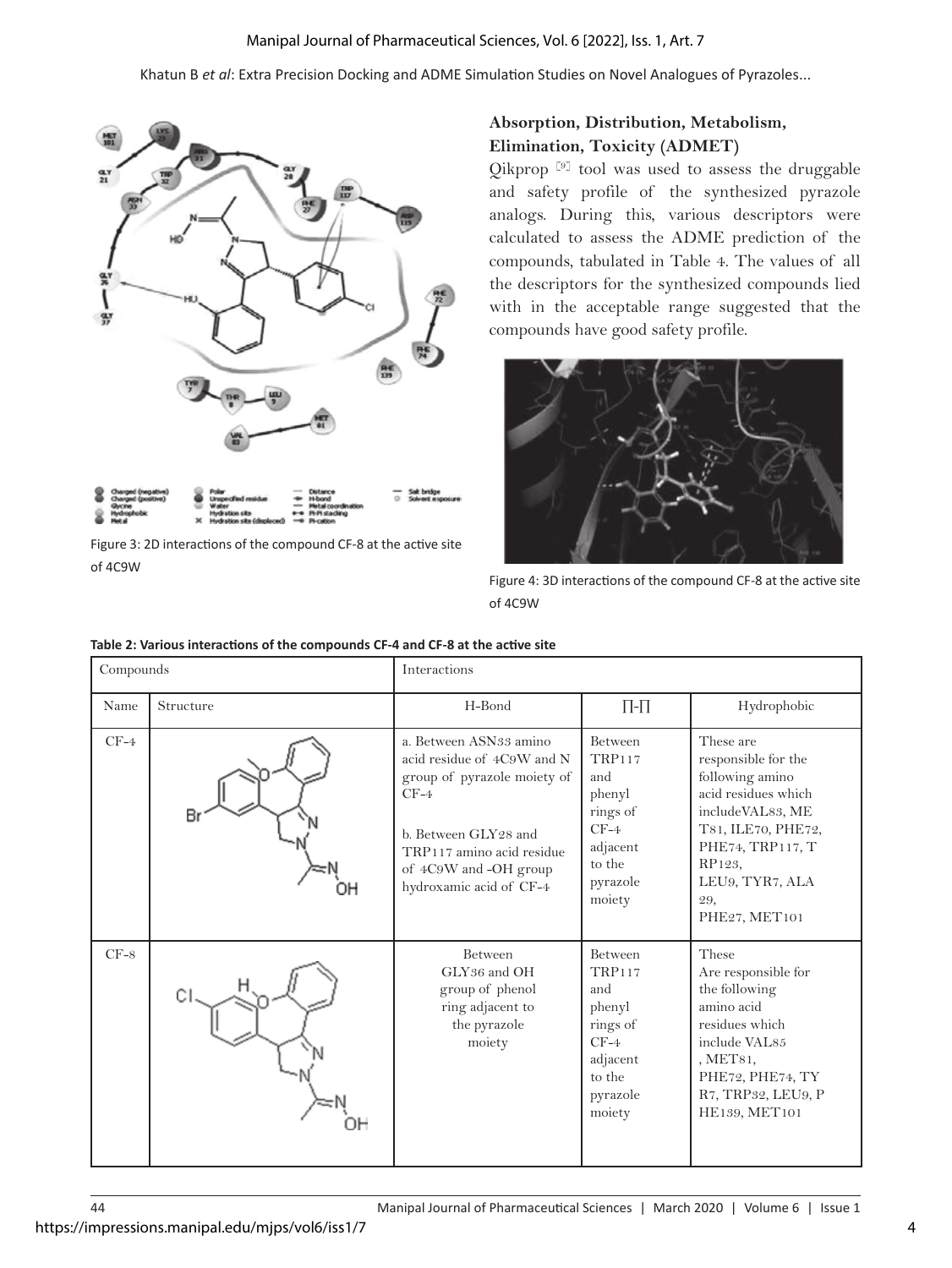#### Khatun et al.: Extra Precision Docking and ADME Simulation Studies on Novel Anal

Khatun B *et al*: Extra Precision Docking and ADME Simulation Studies on Novel Analogues of Pyrazoles...

| Title    | <b>MM</b> | $\mathbb{H}^{\operatorname{d}}$ | $\mathrm{HB}^\mathrm{a}$ | $\mathrm{Qlog} \mathbf{P}_{\mathrm{o/w}}$ | <b>QPlogHERG</b> | QPlogS   | QPP<br>Caco | %Human oral<br>Absorption | PSA    | Rule of Five |
|----------|-----------|---------------------------------|--------------------------|-------------------------------------------|------------------|----------|-------------|---------------------------|--------|--------------|
| $CF-1$   | 451.35    | 0.0                             | 4.25                     | 6.561                                     | $-6.605$         | $-7.728$ | 3272.118    | 100                       | 46.236 | $\mathbf{1}$ |
| $CF-2$   | 343.81    | 1.0                             | 4.45                     | 3.971                                     | $-5.658$         | $-5.658$ | 1116.486    | 100                       | 68.601 | $\theta$     |
| $CF-3$   | 495.80    | 0.0                             | 4.25                     | 6.538                                     | $-6.760$         | $-7.918$ | 2373.935    | 100                       | 52.022 | $\mathbf{1}$ |
| $CF-4$   | 388.26    | 1.0                             | 4.45                     | 4.239                                     | $-5.404$         | $-5.530$ | 1122.805    | 100                       | 69.742 | $\theta$     |
| $CF-5$   | 327.81    | 1.0                             | 3.70                     | 4.297                                     | $-5.513$         | $-5.652$ | 1562.983    | 100                       | 59.516 | $\theta$     |
| $CF-6$   | 437.32    | 1.0                             | $4.25\,$                 | 6.041                                     | $-6.679$         | $-7.369$ | 2204.822    | 100                       | 59.816 | 1            |
| $CF-6-2$ | 437.32    | 1.0                             | 4.25                     | 5.928                                     | $-6.419$         | $-7.309$ | 2227.944    | 100                       | 55.642 | $\mathbf{1}$ |
| $CF-8$   | 329.78    | 2.0                             | 4.45                     | 3.421                                     | $-5.339$         | $-4.769$ | 894.762     | 100                       | 80.575 | $\theta$     |
| $CF-8$   | 329.78    | 2.0                             | 4.45                     | 3.434                                     | $-5.430$         | $-4.843$ | 860.262     | 100                       | 77.978 | $\theta$     |
| $CF-9$   | 455.94    | 1.0                             | 4.25                     | 6.507                                     | $-7.359$         | $-8.380$ | 1662.784    | 100                       | 64.979 | $\mathbf{1}$ |
| $CF-10$  | 353.42    | 1.0                             | 5.20                     | 3.938                                     | $-4.831$         | $-4.566$ | 1391.971    | 90                        | 73.438 | $\Omega$     |
| $CF-12$  | 452.46    | 0.0                             | 6.75                     | 3.918                                     | $-7.202$         | $-7.484$ | 51.938      | 80                        | 124    | $\theta$     |
| $CF-13$  | 485.79    | 0.0                             | 4.25                     | 7.054                                     | $-6.831$         | $-8.885$ | 2201.323    | 100                       | 52.250 | $\mathbf{1}$ |
| $CF-14$  | 496.34    | 0.0                             | 5.25                     | 5.796                                     | $-6.847$         | $-8.134$ | 252.051     | 100                       | 96.214 | $\mathbf{1}$ |
| $CF-15$  | 476.36    | 0.0                             | $5.75\,$                 | 6.507                                     | $-6.868$         | $-8.815$ | 665.909     | 100                       | 73.514 | $\mathbf{1}$ |

**Table 3: ADME data for the designed pyrazole analogues**

# **Conclusions**

A series of novel pyrazole analogues were designed and further subjected for the computational studies. The molecular docking studies revealed compound CF-4 and CF-8 possess comparable docking scores with that of the crystal ligand. ADME studies were conducted and all the compounds were shown to exhibit appreciable pharmacokinetics. The oxime bearing analogues have shown appreciable docking scores that is comparable to the crystal ligand. In our future studies, these potent analogues will be further modified so as to increase binding affinity as well as to improve their pharmacokinetic profile.

## **Acknowledgements**

Authors are thankful to Manipal College of Pharmaceutical Sciences, Manipal Academy of Higher Education, Manipal for providing facilities.

## **References**

- 1. Galon J, Pagès F, Marincola FM, Angell HK, Thurin M, Lugli A, Zlobec I, Berger A, Bifulco C, Botti G, Tatangelo F. Cancer classification using the Immunoscore: a worldwide task force. Journal of translational medicine. 2012 Dec;10(1):205.
- 2. Hanahan D, Weinberg RA. The hallmarks of cancer. cell. 2000 Jan 7;100(1):57-70.
- 3. Vermeulen K, Van Bockstaele DR, Berneman ZN. The cell cycle: a review of regulation, deregulation and therapeutic targets in cancer. Cell proliferation. 2003 Jun;36(3):131-49.
- 4. Pérez-Fernández R, Goya P, Elguero J. A review of recent progress (2002-2012) on the biological activities of pyrazoles. ARKIVOC: Online Journal of Organic Chemistry. 2014 Jan 1.
- 5. Sawyer JS, Anderson BD, Beight DW, Campbell RM, Jones ML, Herron DK, Lampe